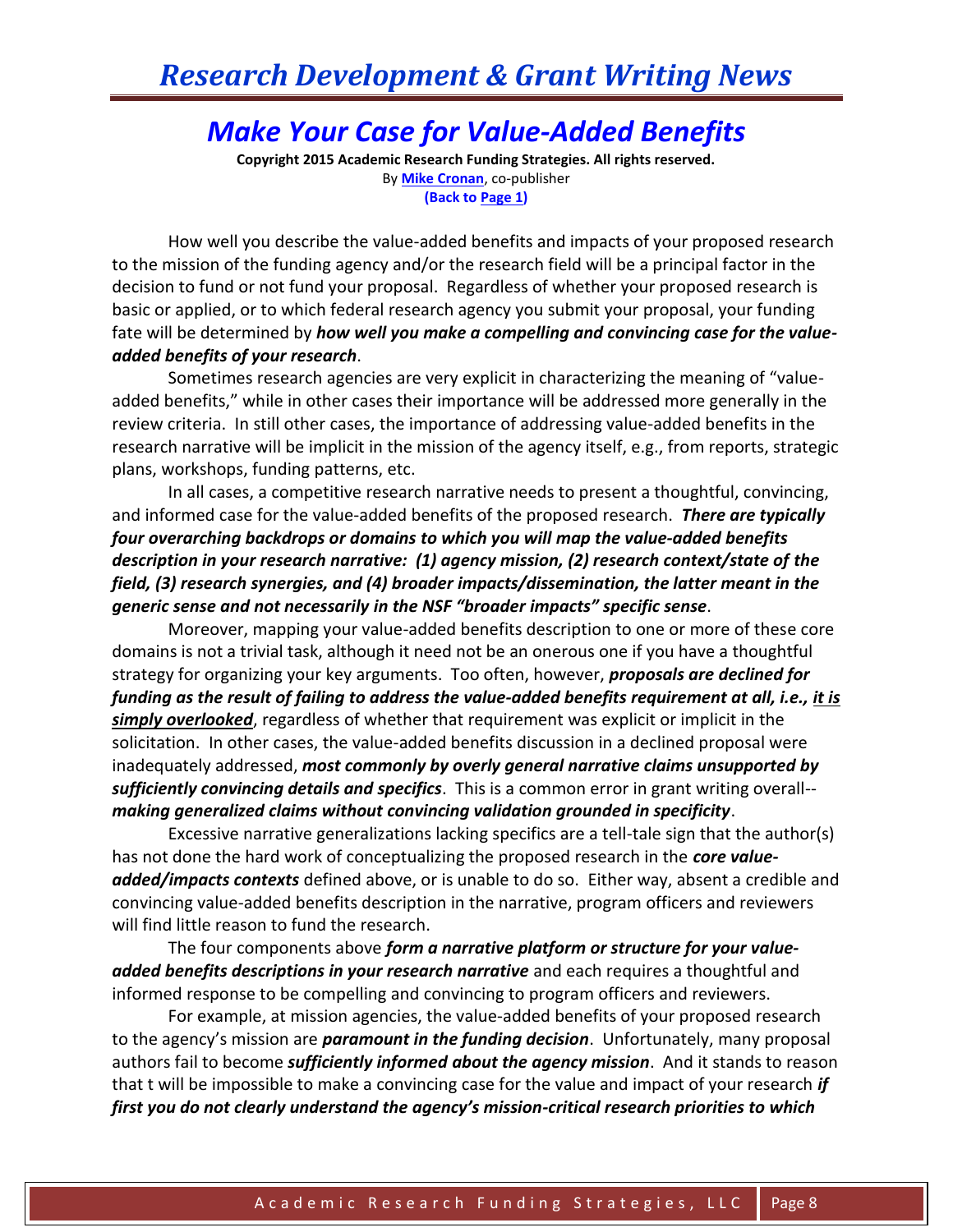*your proposed research must map*. To belabor the point, since it is an important one to funding success, if you don't understand the mission of the funding agency, *how can you possibly indicate how your proposed research advances that mission*?

This is a surprisingly common oversight, given the simplicity of resolving it, i.e., take the time to read through the solicitation and the review criteria carefully to understand the reasons the agency is funding the proposed work and what motivates the solicitation itself. In addition, review any referenced documents, reports, technical workshops, agency or program area strategic plans, etc., noted in the solicitation and seen by the agency as important influences on why the research is being funded and further elaborating on its importance to the agency mission.

Agencies reference documents in solicitations for a reason—they want you to knowledgably propose research that will advance their mission in some important way(s) and *not waste your time or theirs on writing and reviewing proposals that have no significant relevance to the agency mission*. For example, those submitting a preliminary proposal October 23 for an NSF ERC, at least those who will be competitive, will likely be well versed in the Engineering Grand Challenges promulgated by the National Academy of Engineering, along with other references in the solicitation.

At both mission agencies and basic research agencies, the value-added benefits of your proposed research will often have to be described in the *research context/state of the field*, i.e., your proposed research must advance, impact, or transform the research field in some significant way. Similar to understanding an agency's mission in order to make claims about how your research brings value-added benefits to that mission, in this case you must be sufficiently knowledgeable about the research context/state of the field in order to make credible claims about how your proposed research advances the field in some important ways.

A common requirement in research solicitations will state that *the agency will only be funding research that is novel, innovative, and transformative*. Implicit in this statement is the requirement that the author(s) of the research narrative do more than merely echo, without detailed elaboration, the agency language about proposing novel, innovative, and transformative research. Making unsubstantiated claims for the novelty of the proposed research is a common failing of declined proposals. Think of program officers and reviewers as all being from Missouri—the Show Me State, or the elderly lady in the Wendy's commercial that asks "**Where's the beef!?**" *Merely claiming your research to be novel does not make it so*. You must demonstrate why the proposed research is novel in a credible way, *including appropriate references to the literature*. Here again, you cannot make a credible claim that your proposed research is novel and at the frontiers of your field, as NSF likes to describe it, without knowing the state of that frontier and the context in which your proposed research fits.

In other cases, the value-added benefits of your proposed research lie in the *research synergies* created. Success in research funding is all about being able to convincingly describe the research synergies that will occur if your research is funded. Moreover, keep in mind when writing your description of the *value-added benefits derived from project synergies,* that *research synergies occur at various scales*. For example, first and foremost, particularly on interdisciplinary research and team proposals, you must clearly describe the project's core synergies that come about from multiple research strands that, in aggregate, comprise your overall research goals and objectives. Of course the common flaw in unfunded proposals is that